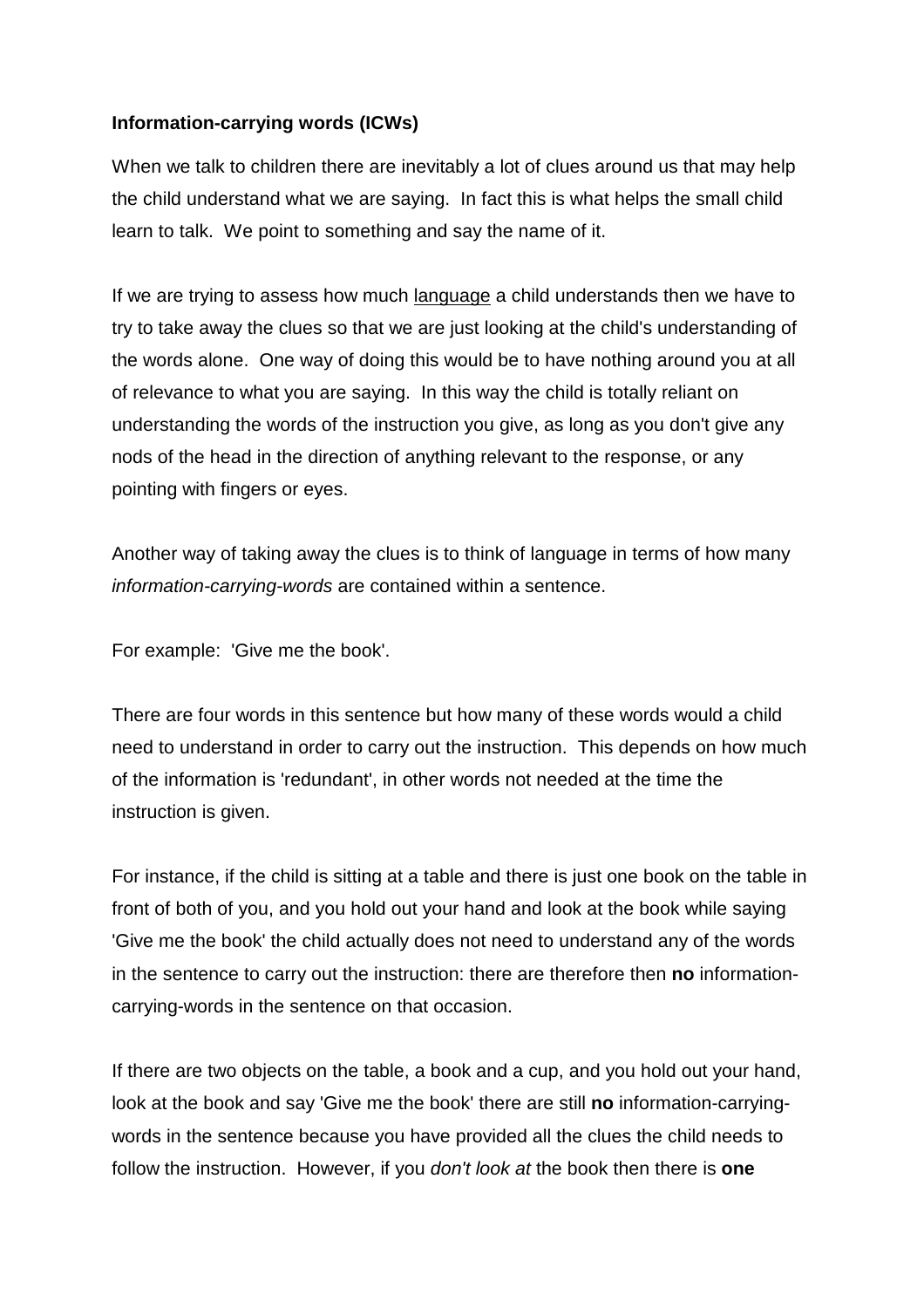information-carrying-word in the instruction. If you don't hold out your hand then there are **two** information-carrying-words in the sentence.

(NB: some of our language is redundant anyway and if you are the only other person in the room it is unlikely that the child would need to understand both give and me in order to follow the instruction appropriately in this particular example).

# **How to decide what level of understanding the child needs for any particular sentence.**

In order for a word in a sentence to be considered to be an information-carrying word there must be an alternative choice for the child to select. In other words each information-carrying-word must have an alternative word that the child could choose.

Then the child will have to understand and remember all the ICWs in order to carry out the instruction fully. Any word which does not have a comparable alternative is not an ICW.

# **Some example activities:**

# **1 ICW level**

# Where's the ball?

The intonation patterns used will normally be enough to signal to the child that this is a question. If not, gesture can be used to illustrate the general area where the child is expected to look, being careful not to point directly to the desired object or even to linger a little longer over it.

The objects on the table must include a ball and at least one other object.